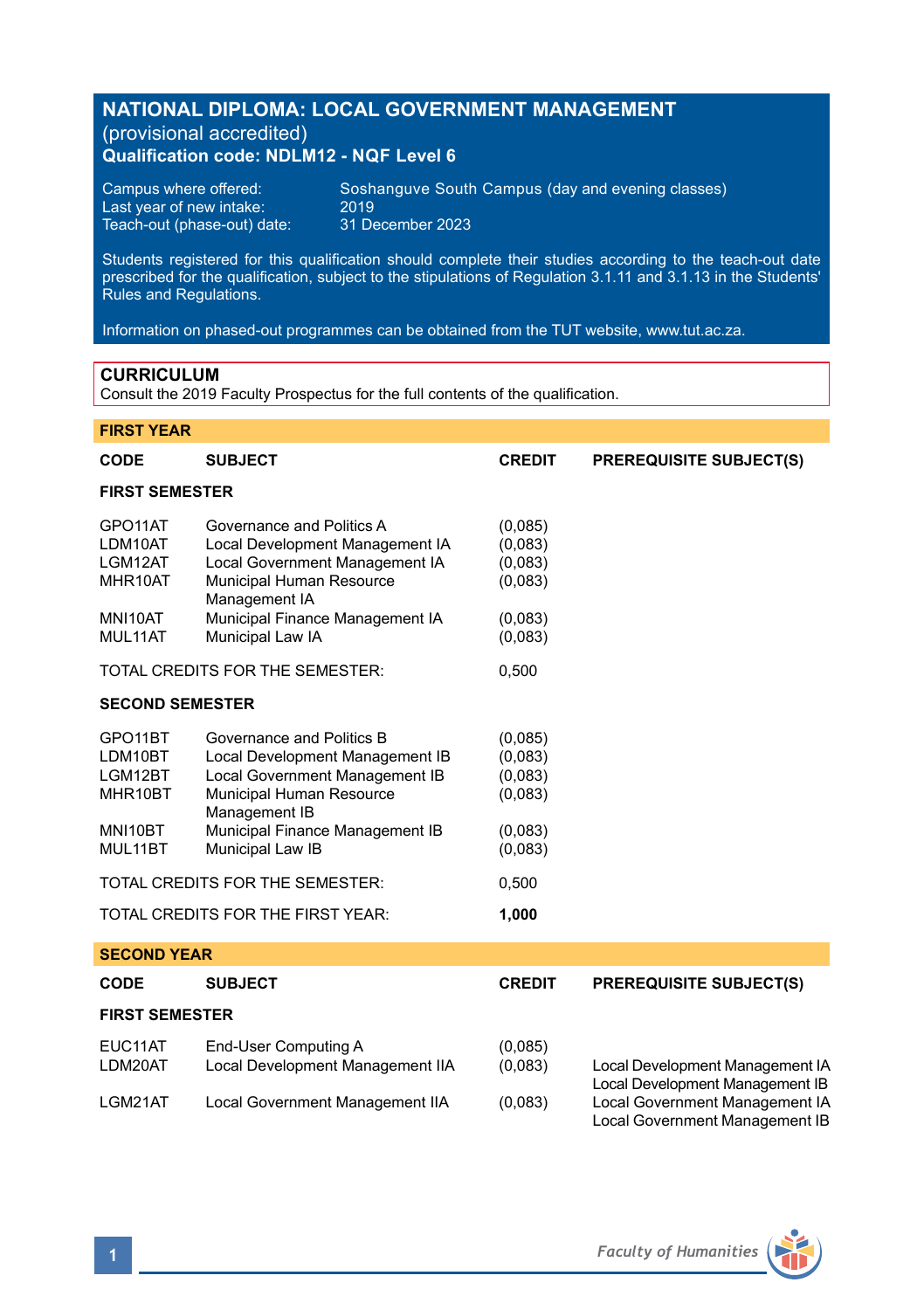| MHR20AT                | Municipal Human Resource<br>Management IIA               | (0,083)            | Municipal Human Resource<br>Management IA<br>Municipal Human Resource<br>Management IB              |
|------------------------|----------------------------------------------------------|--------------------|-----------------------------------------------------------------------------------------------------|
| MNI20AT                | Municipal Finance Management IIA                         | (0,083)            | Municipal Finance Management IA<br>Municipal Finance Management IB                                  |
| MUL21AT                | Municipal Law IIA                                        | (0,083)            | Municipal Law IA<br>Municipal Law IB                                                                |
|                        | TOTAL CREDITS FOR THE SEMESTER:                          | 0,500              |                                                                                                     |
| <b>SECOND SEMESTER</b> |                                                          |                    |                                                                                                     |
| EUC11BT<br>LDM20BT     | End-User Computing B<br>Local Development Management IIB | (0,085)<br>(0,083) | Local Development Management IA                                                                     |
| LGM21BT                | Local Government Management IIB                          | (0,083)            | Local Development Management IB<br>Local Government Management IA<br>Local Government Management IB |
| MHR20BT                | Municipal Human Resource<br>Management IIB               | (0,083)            | Municipal Human Resource<br>Management IA<br>Municipal Human Resource<br>Management IB              |
| MNI20BT                | Municipal Finance Management IIB                         | (0,083)            | Municipal Finance Management IA<br>Municipal Finance Management IB                                  |
| MUL21BT                | Municipal Law IIB                                        | (0,083)            | Municipal Law IA<br>Municipal Law IB                                                                |
|                        | TOTAL CREDITS FOR THE SEMESTER:                          | 0,500              |                                                                                                     |
|                        | TOTAL CREDITS FOR THE SECOND YEAR:                       | 1,000              |                                                                                                     |

| <b>THIRD YEAR</b>     |                                                                              |               |                                                                                          |
|-----------------------|------------------------------------------------------------------------------|---------------|------------------------------------------------------------------------------------------|
| <b>CODE</b>           | <b>SUBJECT</b>                                                               | <b>CREDIT</b> | <b>PREREQUISITE SUBJECT(S)</b>                                                           |
| <b>FIRST SEMESTER</b> |                                                                              |               |                                                                                          |
| FUN10AT               | Fundamentals of Research A                                                   | $(0.080)^*$   |                                                                                          |
| LDM30AT               | Local Development Management IIIA                                            | $(0.080)^*$   | Local Development Management IIA<br>Local Development Management IIB                     |
| LGG301T               | Local Government Management Practice* (0,040)<br>(offered in both semesters) |               |                                                                                          |
| LGM31AT               | Local Government Management IIIA                                             | $(0.080)^*$   | Local Government Management IIA<br>Local Government Management IIB                       |
| MHR30AT               | Municipal Human Resource<br>Management IIIA                                  | $(0,080)^*$   | Municipal Human Resource<br>Management IIA<br>Municipal Human Resource<br>Management IIB |
| MNI30AT               | Municipal Finance Management IIIA                                            | $(0,080)^*$   | Municipal Finance Management IIA<br>Municipal Finance Management IIB                     |
| MUL30AT               | Municipal Law IIIA                                                           | $(0,080)^*$   | Municipal Law IIA<br>Municipal Law IIB                                                   |

# **SECOND SEMESTER**

| FUN10BT | Fundamentals of Research B        | $(0.080)^*$ |                                  |
|---------|-----------------------------------|-------------|----------------------------------|
| LDM30BT | Local Development Management IIIB | $(0.080)^*$ | Local Development Management IIA |
|         |                                   |             | Local Development Management IIB |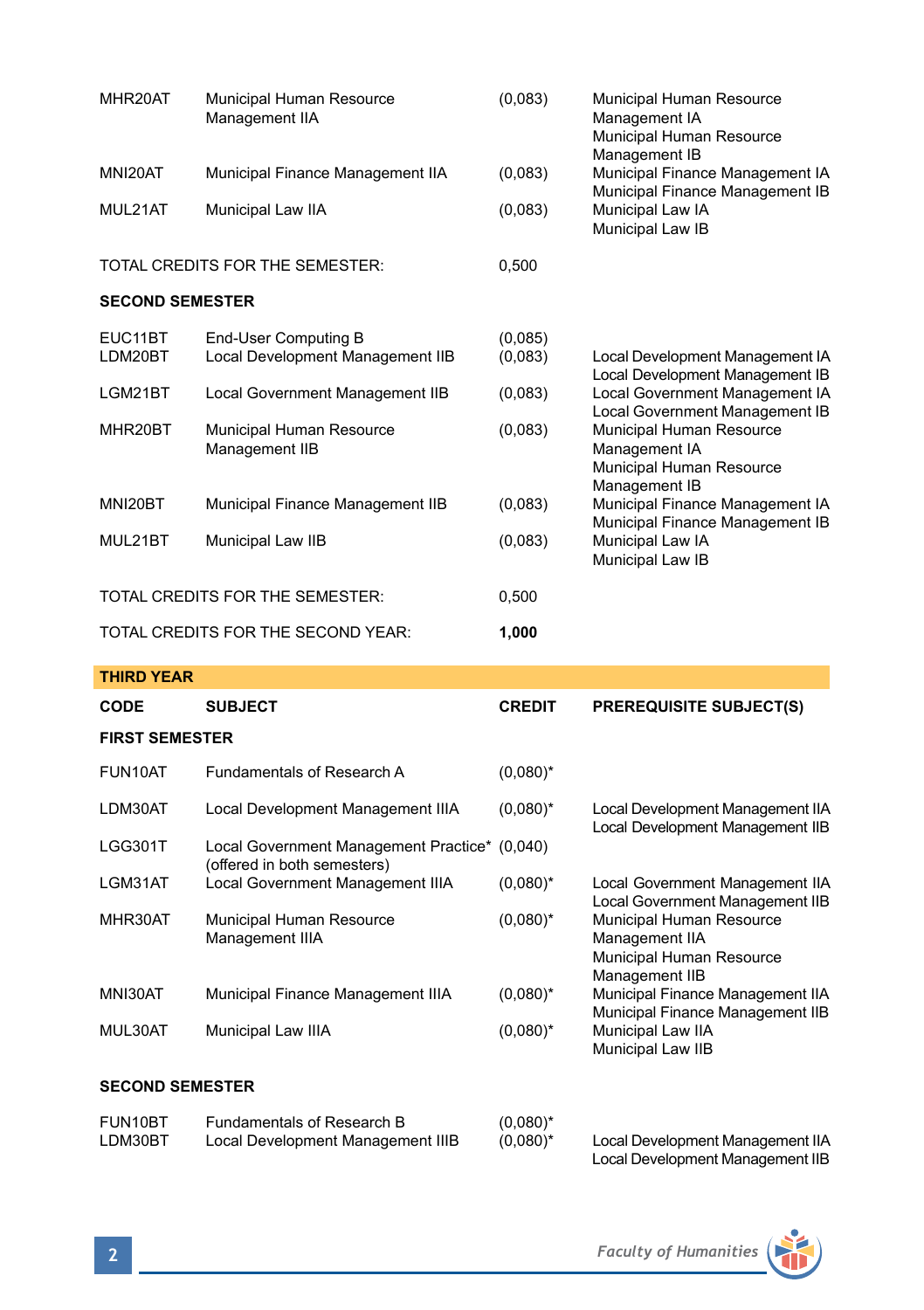|         |                                             |             | Local Government Management IIB                                                          |
|---------|---------------------------------------------|-------------|------------------------------------------------------------------------------------------|
| MHR30BT | Municipal Human Resource<br>Management IIIB | $(0.080)^*$ | Municipal Human Resource<br>Management IIA<br>Municipal Human Resource<br>Management IIB |
| MNI30BT | Municipal Finance Management IIIB           | $(0.080)^*$ | Municipal Finance Management IIA                                                         |
| MUL30BT | Municipal Law IIIB                          | $(0.080)^*$ | Municipal Finance Management IIB<br>Municipal Law IIA<br>Municipal Law IIB               |
|         | TOTAL CREDITS FOR THE THIRD YEAR:           | 1,000       |                                                                                          |
|         | TOTAL CREDITS FOR THE QUALIFICATION:        | 3,000       |                                                                                          |
|         |                                             |             |                                                                                          |

LGM31BT Local Government Management IIIB (0,080)\* Local Government Management IIA

# **SUBJECT INFORMATION (OVERVIEW OF SYLLABUS)**

The syllabus content is subject to change to accommodate industry changes. Please note that a more detailed syllabus is available at the Department or in the study quide that is applicable to a particular subject. At time of publication, the syllabus content was defined as follows:

# **E**

# **END-USER COMPUTING A (EUC11AT) CONTINUOUS ASSESSMENT**

### *(Subject custodian: End User Computing Unit)*

Students have to acquire theoretical knowledge (computing fundamentals) and practical skills as endusers in operating systems and MS Office Suite applications (MS Word, MS Excel and MS PowerPoint) on an introductory level. Students will do online and computer-based tests. The modules are mapped with SAQA and IC3 Essential Skills for Digital Literacy (international certification). (Total tuition time: ± 40 hours)

### **END-USER COMPUTING B (EUC11BT) CONTINUOUS ASSESSMENT**

# *(Subject custodian: End User Computing Unit)*

Students have to acquire practical skills as end-users in MS Office Suite applications (MS Excel Intermediate and MS Access Essentials), graphic design and dealing with the Internet, networks and how to search for information. Students will do online and computer-based tests. The modules are mapped with SAQA and IC3 Essential Skills for Digital Literacy (international certification). (Total tuition time: ± 30 hours)

# **F**

# **FUNDAMENTALS OF RESEARCH A (FUN10AT) 1 X 3-HOUR PAPER**

### *(Subject custodian: Department of Public Management)*

Basic research methodology. An overview on research will be provided and includes aspects such as research steps, proposals, reports, etc. (Total tuition time: ± 100 hours)

# **FUNDAMENTALS OF RESEARCH B (FUN10BT) 1 X 3-HOUR PAPER**

### *(Subject custodian: Department of Public Management)*

Research and the importance of information and information technology will be linked. Various methodologies covering these two aspects will be elaborated on. (Total tuition time: ± 100 hours)

# **G**

### **GOVERNANCE AND POLITICS A (GPO11AT) 1 X 3-HOUR PAPER**

### *(Subject custodian: Department of Public Management)*

Political processes and systems are introduced. Key government institutions at national and provincial level are discussed, including non-governmental institutions. A broad understanding of the political groupings in South Africa is discussed. The state of the South African politics is thoroughly discussed. The basics of political understanding are unpacked in this subject. (Total tuition time: not available)

# **3** *Faculty of Humanities*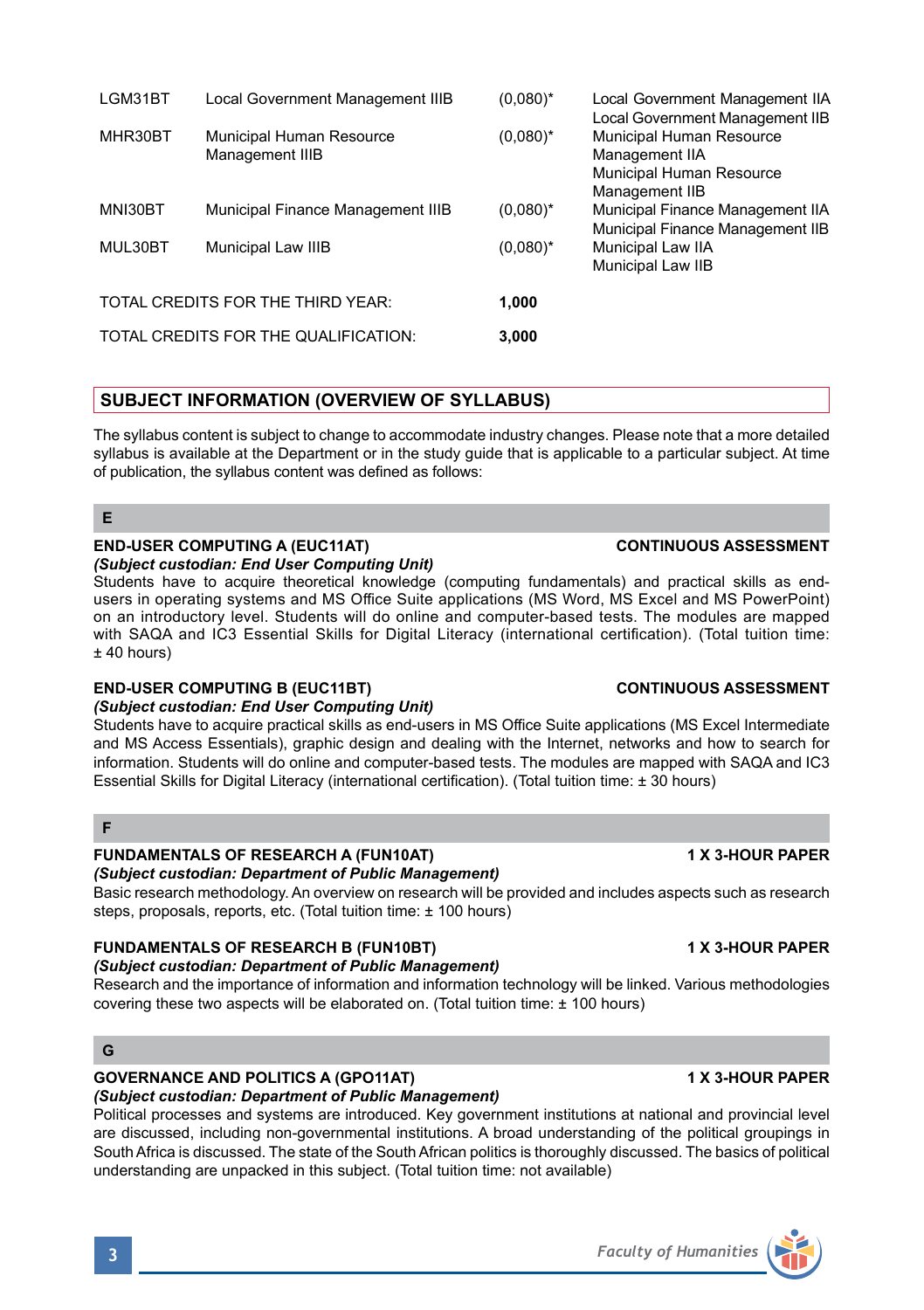### *(Subject custodian: Department of Public Management)*

Governance at local government level forms the integral part of this subject. Constitutional matters governing local government are discussed. Citizens' representation and participation in local government also form part of the subject. Challenges of local governments. (Total tuition time: not available)

# **L**

### **LOCAL DEVELOPMENT MANAGEMENT IA (LDM10AT) 1 X 3-HOUR PAPER** *(Subject custodian: Department of Public Management)*

Phenomenon of urban and rural poverty: the difference between absolute and relative poverty, equilibrium of poverty, types of consumers of natural resources, occurrence of poverty in rural and urban sectors of a nation, and deprivation trap. Development planning and project management: planning in the context of development, various elements of planning, advantages of planning, typical planning hierarchy, and project management. Multi-dimensional approach to community development: the relationship between community development and other poverty-oriented strategies, empowerment initiatives in community development, and problems that lead to ineffectiveness in community development. (Total tuition time: not available)

### **LOCAL DEVELOPMENT MANAGEMENT IB (LDM10BT) 1 X 3-HOUR PAPER** *(Subject custodian: Department of Public Management)*

Political processes and elections, citizen participation, the relations between various spheres of the government. (Total tuition time: not available)

### **LOCAL DEVELOPMENT MANAGEMENT IIA (LDM20AT) 1 X 3-HOUR PAPER**

*(Subject custodian: Department of Public Management)*

Insight into local government management functions, management skills, and management techniques. (Total tuition time: not available)

### **LOCAL DEVELOPMENT MANAGEMENT IIB (LDM20BT) 1 X 3-HOUR PAPER** *(Subject custodian: Department of Public Management)*

Private sector and development: towards social responsibility, trade unions and social movement, international development agencies: the impact of globalisation on development in South Africa, public participation as a micro level development strategy: the principles and context of empowerment development, contextualising integrated development planning: an opportunity for public participation in developmental local government. (Total tuition time: not available)

# **LOCAL DEVELOPMENT MANAGEMENT IIIA (LDM30AT) 1 X 3-HOUR PAPER**

*(Subject custodian: Department of Public Management)*

Implementation of project management principles and techniques, including programme management, monitoring and control. (Total tuition time: not available)

# **LOCAL DEVELOPMENT MANAGEMENT IIIB (LDM30BT) 1 X 3-HOUR PAPER**

*(Subject custodian: Department of Public Management)*

Integrated development planning. (Total tuition time: not available)

### **LOCAL GOVERNMENT MANAGEMENT IA (LGM12AT) 1 X 3-HOUR PAPER** *(Subject custodian: Department of Public Management)*

Origin of and introduction to local government: an overview of the context of municipal government, the role and functions of municipalities within the larger context of the democratic system of government in South Africa, including the most significant legislation that prescribes the structures, categories and functions of municipalities. Functioning of the local sphere of government in the broader system of government in South Africa: intergovernmental relations system and the principles that underpin it as fundamental guidelines for efficient and effective system of local governance. Fostering local democracy: citizen participation, citizen input in policy-making, participation mechanism and statutory framework for local democracy. (Total tuition time: not available)

### **GOVERNANCE AND POLITICS B (GPO11BT) 1 X 3-HOUR PAPER**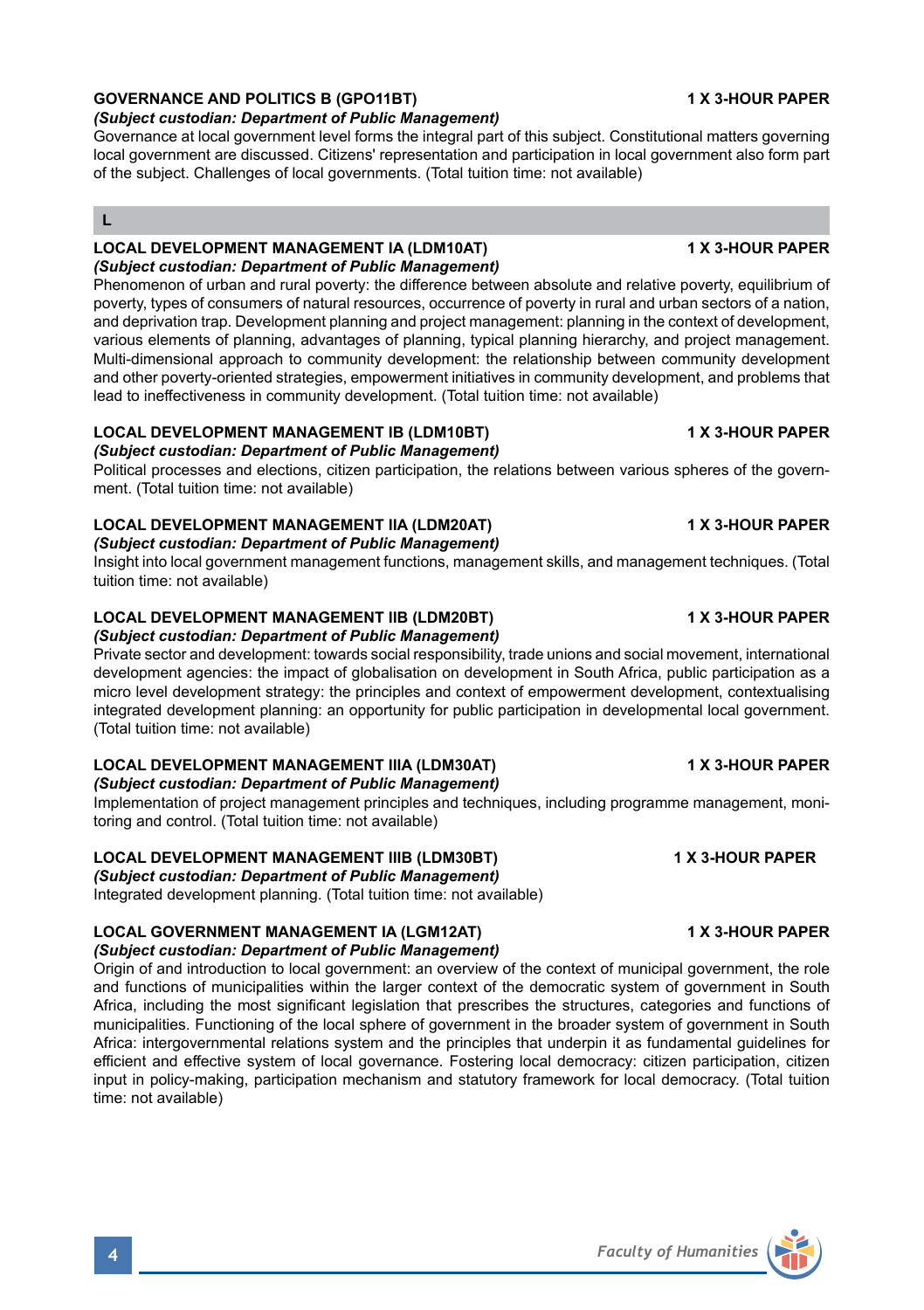# **LOCAL GOVERNMENT MANAGEMENT IB (LGM12BT) 1 X 3-HOUR PAPER**

*(Subject custodian: Department of Public Management)*

Political processes and elections, citizen participation and the relations between various spheres of the government. (Total tuition time: not available)

# **LOCAL GOVERNMENT MANAGEMENT IIA (LGM21AT) 1 X 3-HOUR PAPER**

*(Subject custodian: Department of Public Management)*

Insight into local government management functions, management skills and management techniques. (Total tuition time: not available)

# **LOCAL GOVERNMENT MANAGEMENT IIB (LGM21BT) 1 X 3-HOUR PAPER**

*(Subject custodian: Department of Public Management)*

Local economic development and municipalities in South Africa, local government and service delivery, municipal human resource management, municipal financial management and municipal supply chain management. (Total tuition time: not available)

# **LOCAL GOVERNMENT MANAGEMENT IIIA (LGM31AT) 1 X 3-HOUR PAPER**

*(Subject custodian: Department of Public Management)*

Implementation of project management principles and techniques, including programme management, monitoring and control. (Total tuition time: not available)

# **LOCAL GOVERNMENT MANAGEMENT IIIB (LGM31BT) 1 X 3-HOUR PAPER**

*(Subject custodian: Department of Public Management)*

A focuses on integrated development planning. (Total tuition time: not available)

# **LOCAL GOVERNMENT MANAGEMENT PRACTICE (LGG301T) PROJECT ASSESSMENT**

*(Subject custodian: Department of Public Management)*

Syllabus content not available. Please contact the Head of the Department.

### **M**

### **MUNICIPAL FINANCE MANAGEMENT IA (MNI10AT) 1 X 3-HOUR PAPER**

*(Subject custodian: Department of Public Management)*

Introduction to Municipal Finance Management; legislative framework; types, powers and functions of municipalities; and statutory role-players in municipal finance management. (Total tuition time: not available)

### **MUNICIPAL FINANCE MANAGEMENT IB (MNI10BT) 1 X 3-HOUR PAPER** *(Subject custodian: Department of Public Management)*

Budget cycle, role-players in municipal budgeting, budgeting and the Municipal Finance Management Act, 2003 (Act No. 56 of 2003), service delivery budget improvement plans. (Total tuition time: not available)

# **MUNICIPAL FINANCE MANAGEMENT IIA (MNI20AT) 1 X 3-HOUR PAPER**

# *(Subject custodian: Department of Public Management)*

Financial reporting, accounting standards, annual financial statements, analysis and implementation of financial statements. (Total tuition time: not available)

# **MUNICIPAL FINANCE MANAGEMENT IIB (MNI20BT) 1 X 3-HOUR PAPER**

### *(Subject custodian: Department of Public Management)*

Revenue management, debt management, cash and investment management, raising and administration of loans. (Total tuition time: not available)

### **MUNICIPAL FINANCE MANAGEMENT IIIA (MNI30AT) 1 X 3-HOUR PAPER** *(Subject custodian: Department of Public Management)*

Regulations and policies on financial management, supply chain management processes, risk management and internal control processes. (Total tuition time: not available)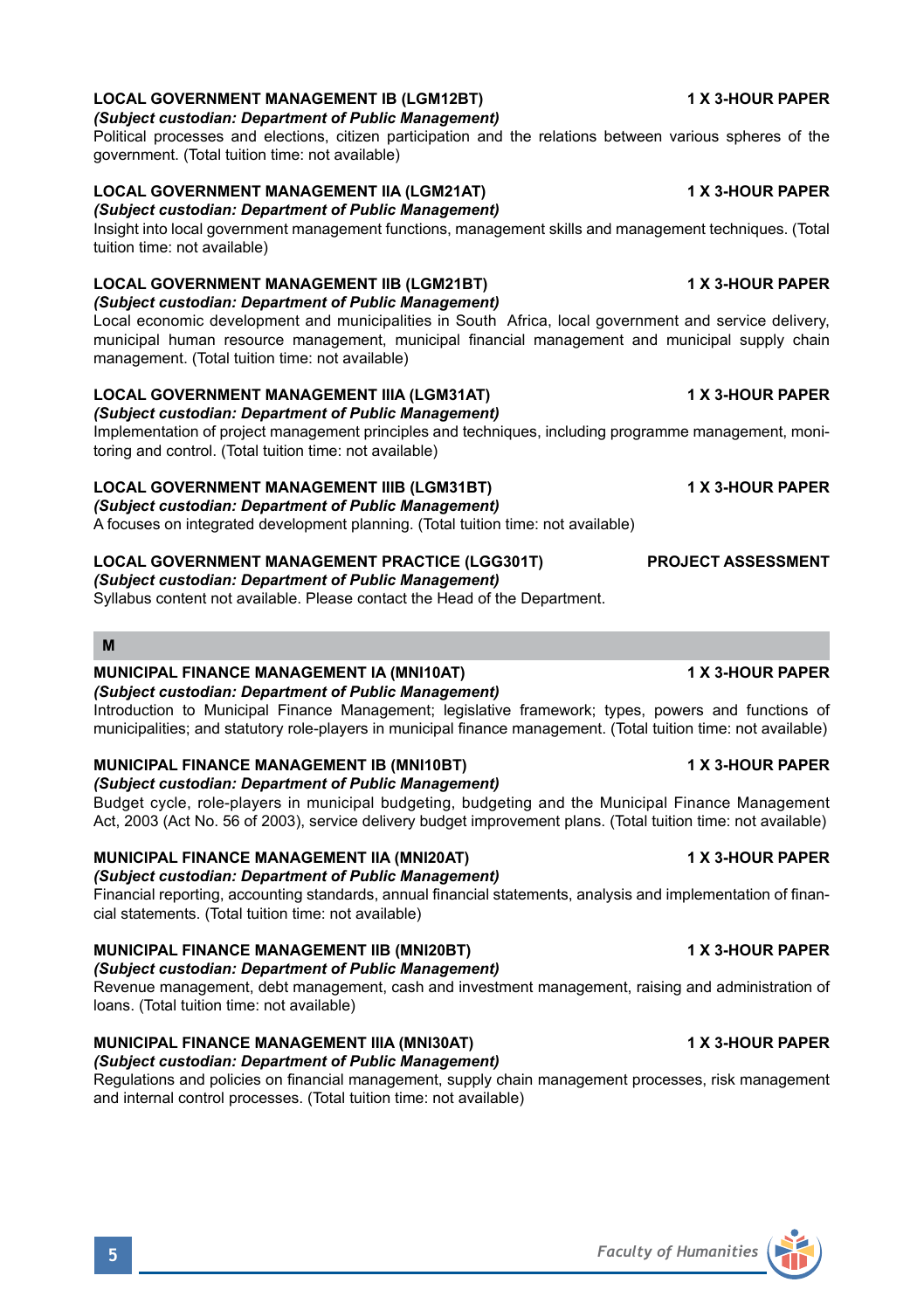### **MUNICIPAL FINANCE MANAGEMENT IIIB (MNI30BT) 1 X 3-HOUR PAPER** *(Subject custodian: Department of Public Management)*

Municipal performance management, municipal service partnership, risk management, asset and stock management. (Total tuition time: not available)

### **MUNICIPAL HUMAN RESOURCE MANAGEMENT IA (MHR10AT) 1 X 3-HOUR PAPER** *(Subject custodian: Department of Public Management)*

The subject provides a broad overview of human resources in the municipal environment. Various concepts are elaborated on and students are sensitised towards the functional activities of personnel work, maintenance, performance management and leadership and motivation. (Total tuition time: ± 100 hours)

### **MUNICIPAL HUMAN RESOURCE MANAGEMENT IB (MHR10BT) 1 X 3-HOUR PAPER** *(Subject custodian: Department of Public Management)*

Focus on the statutory and regulatory framework for municipal human resource management. Various pieces of legislation are explored. Labour relations as well as disciplinary and grievance procedures are elaborated on. (Total tuition time: ± 100 hours)

### **MUNICIPAL HUMAN RESOURCE MANAGEMENT IIA (MHR20AT) 1 X 3-HOUR PAPER** *(Subject custodian: Department of Public Management)*

The focus falls on the management of training and development, specifically in the local government sphere. Education, training and development, learning theories and principles are discussed. Students will be exposed to the training and development needs in a municipality. (Total tuition time: ± 100 hours)

### **MUNICIPAL HUMAN RESOURCE MANAGEMENT IIB (MHR20BT) 1 X 3-HOUR PAPER** *(Subject custodian: Department of Public Management)*

Programme design and development and the preparation and presentation of training modules will be the focus. Students will be expected to, among other aspects, assess and evaluate programmes. In addition, contemporary issues in human resource development will be investigated. (Total tuition time: ± 100 hours)

### **MUNICIPAL HUMAN RESOURCE MANAGEMENT IIIA (MHR30AT) 1 X 3-HOUR PAPER** *(Subject custodian: Department of Public Management)*

Contemporary issues will be focused on. Specifically, for this semester the focus will be on staffing the organisation and maintaining people, as well as the behavioural aspects of human resources management. (Total tuition time: ± 100 hours)

# **MUNICIPAL HUMAN RESOURCE MANAGEMENT IIIB (MHR30BT) 1 X 3-HOUR PAPER**

*(Subject custodian: Department of Public Management)* Contemporary issues will be focused on. Specific focus areas include employee, group and organisational

empowerment through human resources management interventions. The strategic and international human resources management will be the final section. (Total tuition time: ± 100 hours)

### **MUNICIPAL LAW IA (MUL11AT) 1 X 3-HOUR PAPER**

### *(Subject custodian: Department of Law)*

Introduction to law. General principles of the law of contract, including types of breaches, forms of termination of contracts and remedies. (Total tuition time: ± 42 hours)

# **MUNICIPAL LAW IB (MUL11BT) 1 X 3-HOUR PAPER**

### *(Subject custodian: Department of Law)*

General principles of administrative law. Principles of natural justice. Promotion of Administrative Justice Act, 2000 (Act No. 3 of 2000). (Total tuition time: ± 42 hours)

# **MUNICIPAL LAW IIA (MUL21AT) 1 X 3-HOUR PAPER**

*(Subject custodian: Department of Law)* General principles of interpretation of statutes. Different rules of interpretation. Constitutional interpretation. (Total tuition time: ± 42 hours)